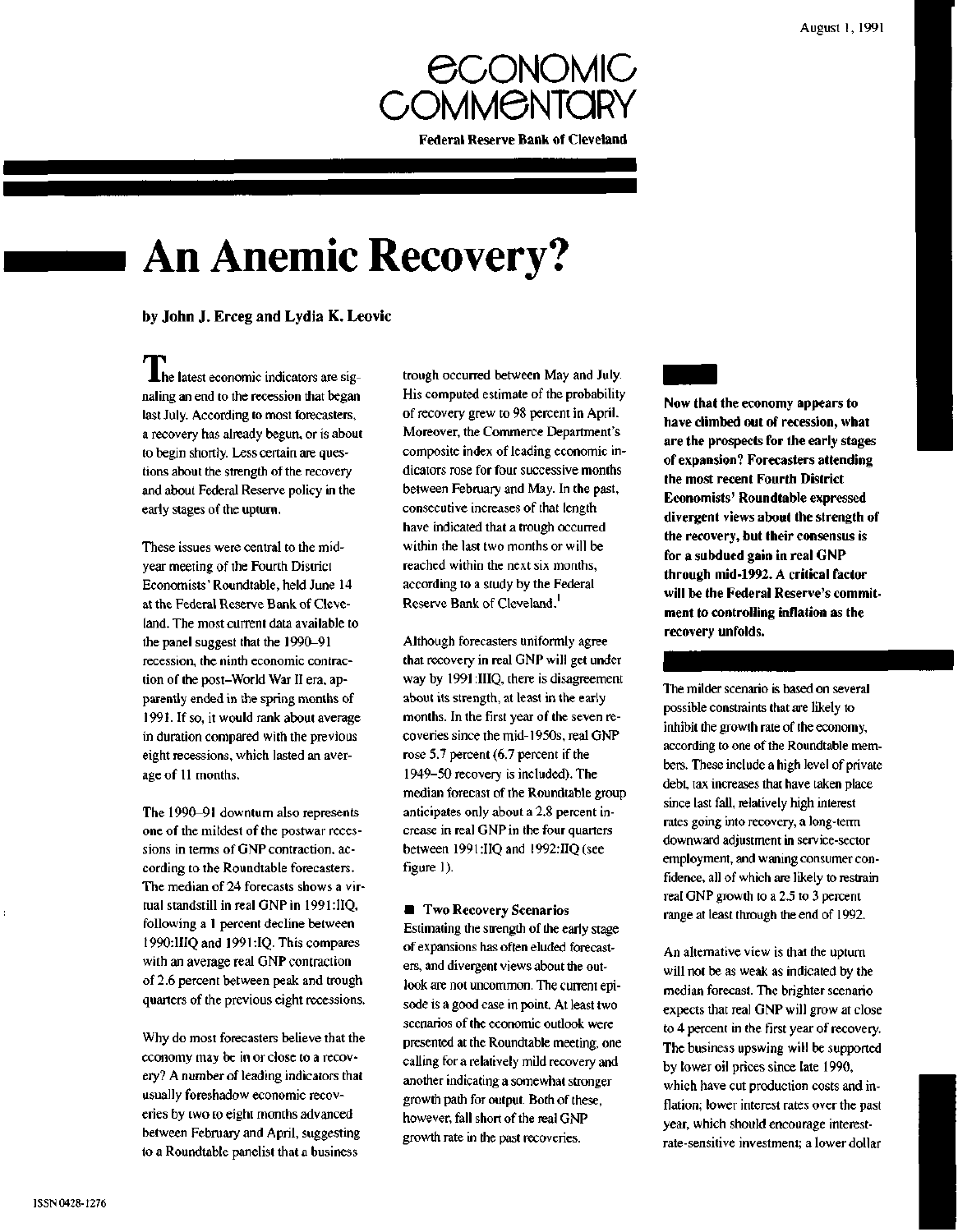in exchange markets between mid-1989 and early 1991, which has encouraged net export growth; and a turnaround in corporate profits and cash flow, which will support increases in capital spending. Consequently, a comeback in the cyclically sensitive sectors, including consumer durable goods, inventories, business fixed investment, and residential construction, should boost total output at a faster rate than is expected in the slower recovery outlook.

#### **• Constraints to Recovery**

At the initial stage of economic recoveries, the largest thrust typically comes from consumer spending for durable goods, residential construction, and business investment. Most Roundtable economists, however, expect a lackluster recovery in each of these traditionally leading economic sectors.

*Consumption:* Following a severe contraction in consumer spending between 1990:HIQ and 1991 :IQ, a recovery is apparently under way, but it should proceed at a relatively subdued pace, according to two economists associated with consumer goods markets (see figure 2). The 1990- 91 slump in consumer spending was one of the worst in recent recessions. Yearover-year growth in personal income fell from about 6 percent in mid-1990 to 3 percent by the spring of 1991, and real income performed weakly.

The panelists expect a less-than-typical rebound in consumer spending, at least during the early stages of recovery, because of slow expansion in consumer credit and in real disposable personal income. A demographic shift toward consumers who tend to spend less of their disposable incomes will be a drag on consumer spending over the next few years, according to one economist.

The main stimulus to a revival in this sector is lower prices for consumer goods. For example, price increases for retail apparel should remain below 2 percent because of high inventories and a strong dollar overseas. In addition, the recession has forced down housing prices. As demand for housing increases, the sale of consumer durable

goods, such as home appliances and furnishings, should step up.

The slump in auto sales and production during the 1990-91 recession was worse than typical, but the auto industry has been gradually recovering. New car and truck sales rose substantially in May and June from levels of previous months, and the industry is hopeful that these rates can be sustained. The consensus forecast for domestic auto and light-truck sales for 1991 is 12.8 million units; in 1992, sales are predicted to be about 14 million units. It was also noted that fleet sales have given a substantial boost to auto production schedules, but the growing popularity of these "nearly new" cars has had a dampening effect on new car sales.

*Housing:* Residential construction is expected to rebound in the first year of the 1991-92 recovery with only half the vitality of past upturns. Following each of the past seven recessions, residential construction increased in a range of 22 to 35 percent, except for the 1961-62 and 1980-81 expansions, which saw either a smaller revival or an outright decline. A housing economist pointed out several reasons for expecting a slower-than-typical rebound in housing.

The expected mild economic recovery, accompanied by slow income and wealth growth, of course, is one factor. The declining trend in the prime homebuying age bracket (ages 25 to 34) and the reduced pace of new household formations to a rate of about 1.3 million per year will also slow demand for housing. This economist also stated that the user cost of capital in housing has risen since the Tax Reform Act of 1986 was enacted. Moreover, the real interest rate for mortgages (the fixed mortgage rate less expected home price appreciation) has been climbing toward 7.5 percent, the highest rate since the mid-1980s, because of a decline in home price appreciation in recent years. Finally, there is an abundant supply of unsold single- and multiple-family units. In view of these conditions, total new housing starts are expected to rise









NOTE: All bars represent median forecasts. "High" and "low" are an average of the three highest and lowest forecasts, respectively. SOURCE: Fourth District Economists' Roundtable, June 14, 1991.

to about a 1.3 million to 1.4 million level over the next several quarters (see figure 3) and to remain there for much of the 1990s.

*Capital Goods:* The consensus view from capital goods producers is that the recovery in this sector will be slow, reflecting the high cost of capital compared with its levels in past economic upturns. Reduced tax incentives and steeper real rates of interest have contributed to a higher user cost, according to one economist.

The information processing industry, which accounts for nearly half of producers' durable equipment, has not been insensitive to the 1990-91 recession. Historically, every recession in computer machinery has preceded a business downturn by approximately three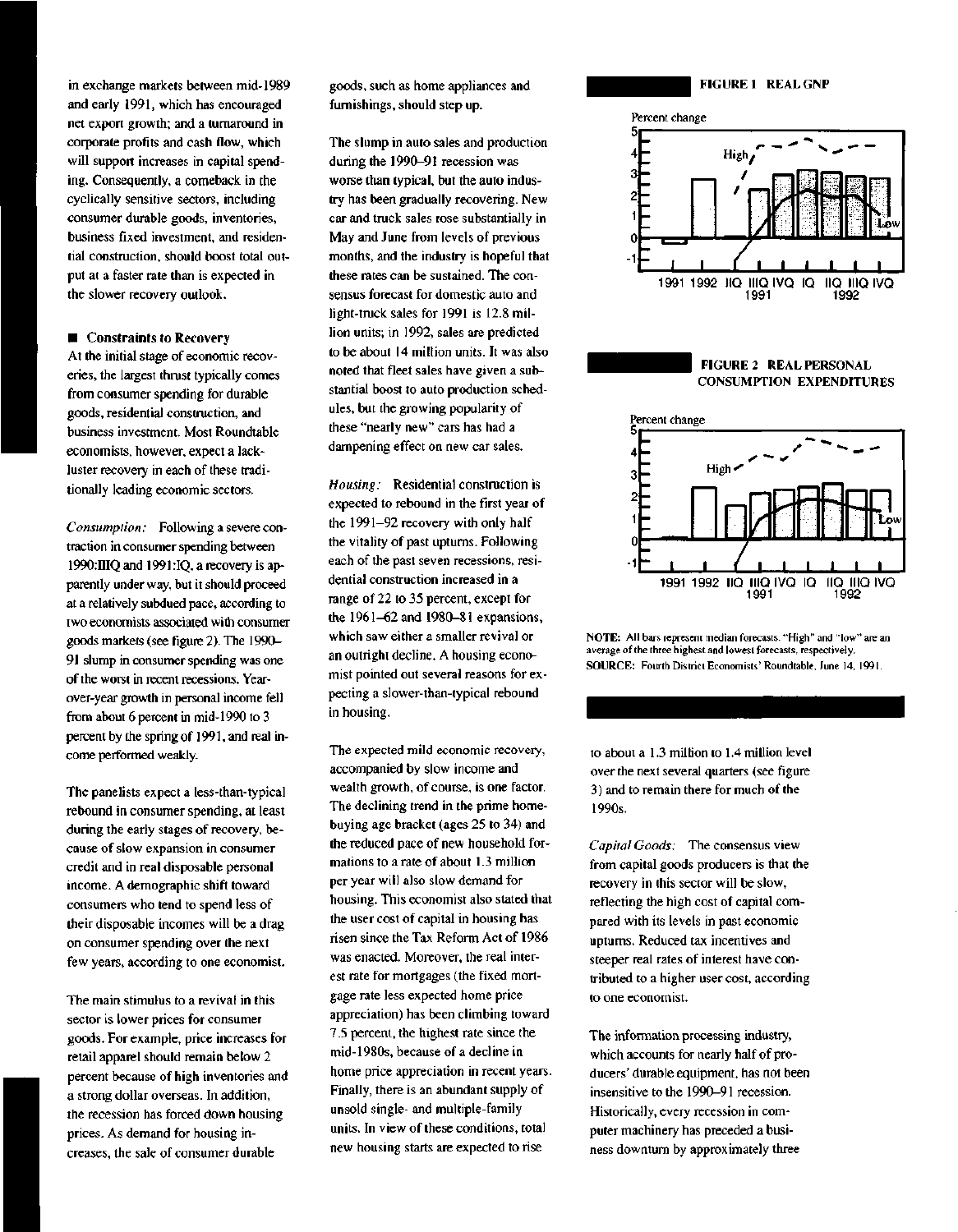**FIGURE 3 HOUSING STARTS**



NOTE: All bars represent median forecasts. "High" and "low" are an average of the three highest and lowest forecasts, respectively. SOURCE: Fourth District Economists' Roundtable, June 14, 1991.

> months. Although it was able to avoid the national recession in 1980, the industry experienced a contraction in 1984—86 and slipped into another recession before the officially announced business downturn in July 1990. Domestic demand for office equipment has shown virtually no growth for the last four to five years. However, some favorable developments have surfaced recently. New orders and shipments of electronic components used in the office machinery and computer industry have picked up, as has the ratio of new orders to shipments, suggesting a nearterm revival in the computer industry.

### **• Credit Markets**

Credit availability is perceived as a constraint to business recovery, according to some forecasters. Before the recession began last summer, public officials

and some economists expressed concern that tight credit market conditions could lead to a recession. A Fourth District panelist argued, however, that a socalled credit crunch did not cause the recession, nor will bank credit availability inhibit a recovery.

Bank lending (commercial and industrial loans) has been declining since mid-1990, but credit availability to business firms from other sources, including foreign banks, financial companies, and commercial paper, has been rising. Total credit, therefore, has continued to expand through at least mid-1991. Rather than reflecting a supply constraint, the reduction in bank loans indicates a longer-term downtrend in banks' market share of credit, reduced demand for credit in line with a weakening economy, and deterioration in credit quality, according to the panelist. He acknowledged that there could be "micro credit squeezes that are industry and region specific," but not a general *credit crunch,* which in the past was associated with regulatory policies that restricted the total supply of credit. Symptoms of a credit crunch include rising real rates of interest, an inverted yield curve, and declines in credit outstanding, which are just the opposite of conditions that have prevailed since 1989.

The same panelist asserted that a *credit squeeze* developed, however, because the Federal Reserve supplied virtually no growth in reserves, helping to slow economic growth since 1989 and in turn curtailing bank loan growth. At the same time, banks tightened credit standards for loans to some industries (such as real estate) and to some regions of the country (such as the East Coast). Nevertheless, the tightening and restructuring in banking will not inhibit the recovery, according to the panelist, because alternative sources of credit are available.

# **• Why** So **Little Progress on Inflation?**

The underlying rate of inflation in the 1990-91 recession did not appear to be much improved from its prerecession rate (see figure 4). Little progress seems to have been made toward reducing either inflation or expectations about inflation, despite a sustained moderate growth rate in money stock (M2), which has averaged about 4.5 percent annually for the last four years.

Several explanations were offered at the Roundtable meeting for this apparent lack of progress. The current price stickiness is not unexpected, according to one economist, because inflation usually lags a recession.

The persistence of high inflation and high yields on long-term bonds since early 1990 cannot be explained solely by money stock behavior, according to another Roundtable member. Moderate growth in M2 in recent years should have resulted in a 2 to 3 percent inflation rate, if prices responded only to money. However, in his money/price model, only about half of the variation in inflation can be explained. While inflation is a monetary phenomenon in the long run, he said, nonmonetary factors are important causes of short-term variances in the inflation rate. In 1990- 91, those factors include an oil price shock, the long-run slide in the dollar, and a surge in unit labor costs. Another influence on price developments is Federal Reserve credibility, which affects expectations of wage and price setters when there is a discrepancy between the Fed's actual and anticipated actions. This economist predicts lower inflation if the uncertainty about inflation and the Fed's response are lessened.

Another panelist maintained that some improvement in the inflation outlook is yet to come. He expects the GNP implicit price deflator, the broadest price measure, to rise at nearly a 3.5 percent annual rate through the end this year, as shown in figure 4. This scenario assumes several constraints on inflation, including relatively weak economic growth and excess capacity, which should restrict wage and price increases; a continuation of the recent strengthening of the dollar in exchange markets; and an ongoing expansion in money stock in a 3 to 5 percent range.